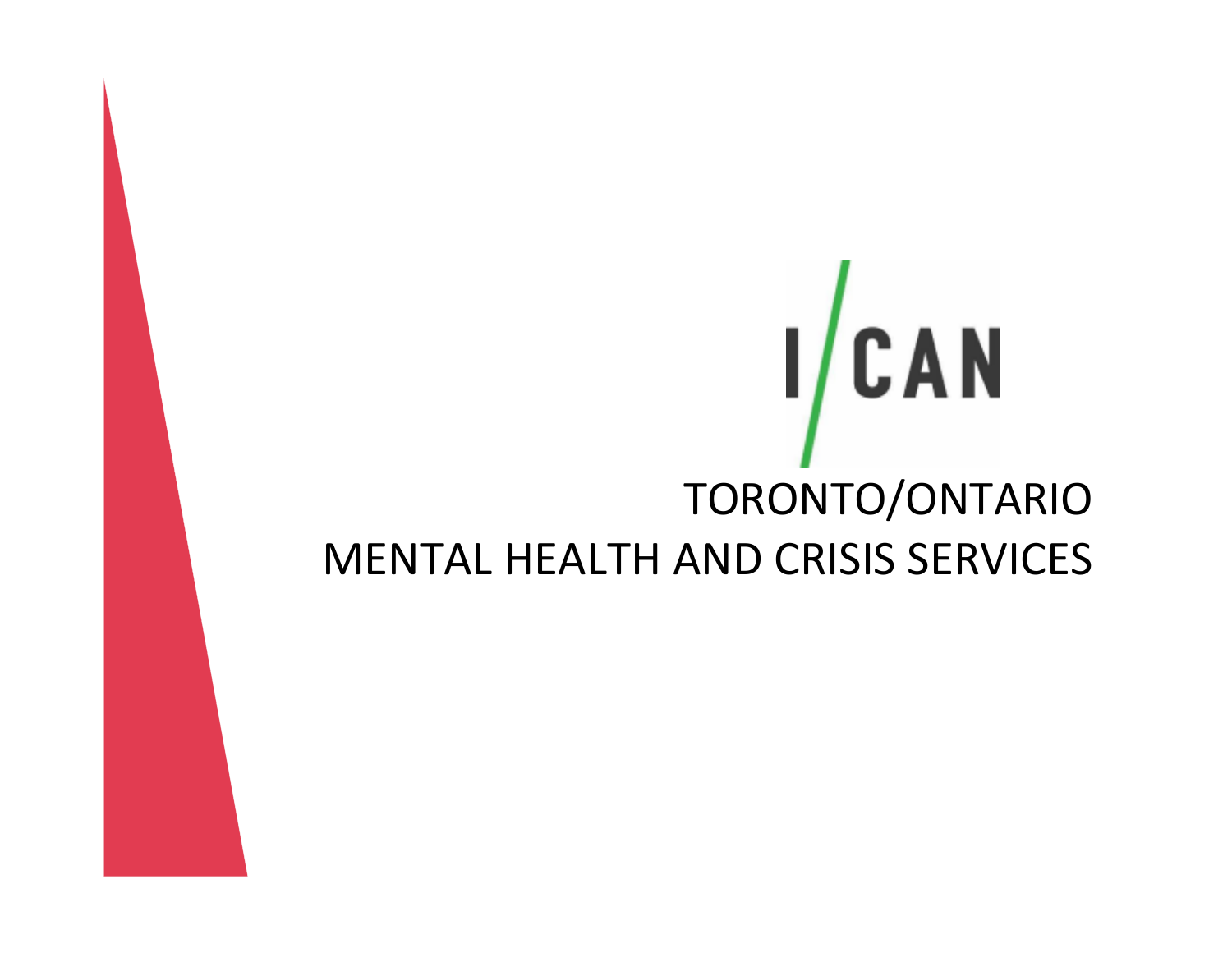Understanding the mental health system and choosing the right mental health service can be an overwhelming process. The following guide is specific to those living in Ontario and can help you navigate the various options.

If you are interested in therapy, please consider these questions first.

## Are you able and willing to pay for private therapy?

If so, the best place to start is online directories like www.Psychologytoday.com to search for a therapist who fits your needs. Important factors to include are; areas of expertise, gender, age, treatment modalities and insurance coverage.

## What are sliding scales?

Therapists provide sliding scale rates to individuals who aren't able to pay a regular rate, with fees starting with what you can afford! What's

the difference between social workers, psychotherapists, psychologists, and psychiatrists?

**Psychotherapist:** This is an umbrella term for anyone who is trained to treat people for cognitive and emotional concerns. However, a Psychotherapist is regulated in Ontario by the College of Registered Psychotherapists of Ontario (CRPO) – make sure and check they have this membership first! If you want to know more about the practice of Psychotherapy, you can read about it here https://bit.ly/2TQSVSG

**Psychiatrist:** A Psychiatrist has a degree in medicine with a specialty in psychiatry and unlike a psychotherapist, they can prescribe medication. Although psychiatrists are also trained in psychotherapy, they tend to see patients for assessments and treatment recommendations, such as medication. It is important to know that they are OHIP-covered.

**Psychologist:** A fully qualified Psychologist has extensive training, typically with a PhD. In addition to what a Psychotherapist can offer, they have training in psychological testing and diagnostic assessments. It is important to know that they are currently not covered by OHIP and cannot prescribe medication.

**Social Workers:** Social workers in mental health settings are clinically trained but cannot make diagnostic assessments like a Psychologist. Typically trained to a master's level, they evaluate the individual in their environment during treatment. In Ontario, a qualified social worker will be a member of the Ontario College of Social Workers and Social Service Workers.

**MD Psychotherapist:** This is a family physician with some level of training in psychotherapy. Their services are OHIP-covered.

**Community Health Centers (CHCs):** These are locations that will take patients who do NOT have OHIP – Travel insurance is accepted at these locations. They are specific to catchment areas, and they are located throughout the GTA.

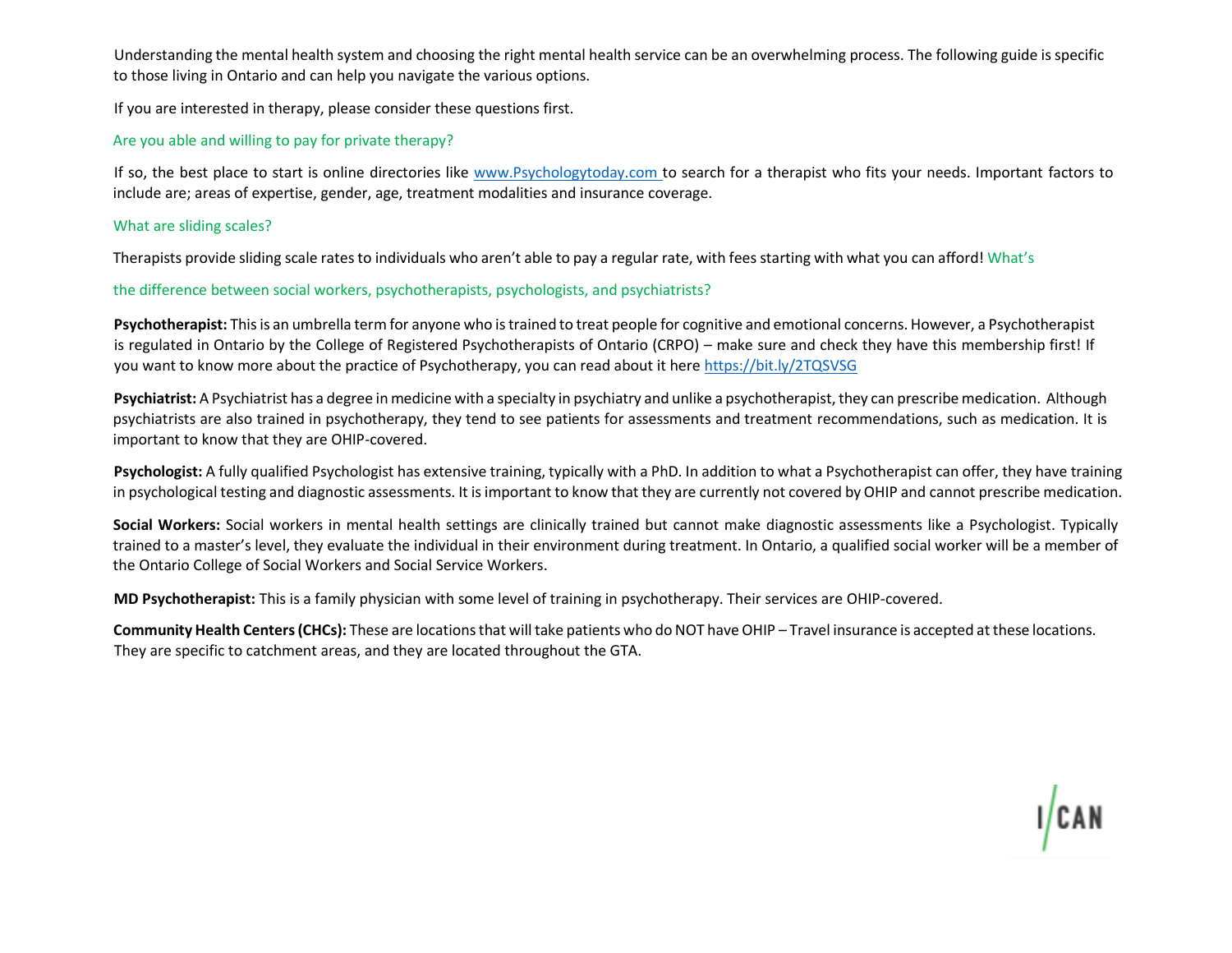**EAP:** Employee Assistance Programs (EAP) is a free and confidential counselling service offered by most employers to their employees to support their well-being in the workplace and in their personal lives. Depending on the employer's arrangement, EAP may also extend to immediate family members.

Employees who receive insurance benefits should have some coverage that includes registered psychotherapists, social workers, and/or psychologists. Check with your HR department or your employee insurance benefits provider as many employers offer short-term counselling via an Employee Assistance Program (EAP) or Employee and Family Assistance Program (EFAP).

## **Private Psychotherapy services**

*The below agencies will help individuals seeking psychotherapy options find a therapist in their area, as well as ones that are best tailored to individual needs.* 

| <b>Agency</b>                                                       | Website                              | <b>Description</b>                                                                                                                                                                                                                                                                                                                                                                                                         |
|---------------------------------------------------------------------|--------------------------------------|----------------------------------------------------------------------------------------------------------------------------------------------------------------------------------------------------------------------------------------------------------------------------------------------------------------------------------------------------------------------------------------------------------------------------|
| <b>Ontario Association of Mental</b><br><b>Health Professionals</b> | https://oamhp.ca/<br>(416) 298-7333  | The Ontario Association of Mental Health Professionals (OAMHP) is Ontario's<br>largest association of mental health professionals. Formed in 1978 as the<br>Ontario Association of Counsellors, Consultants,<br>Psychometrists &<br>Psychotherapists, the name was changed in September 2019 to better<br>represent our diverse membership and the collaborative roles they play in<br>the continuum of mental healthcare. |
| <b>Ontario Psychological Association (OPA)</b><br>*Fee for service  | www.psych.on.ca<br>(416) 961-0069    | Maintains a public register of Psychologists across Ontario.                                                                                                                                                                                                                                                                                                                                                               |
| <b>College of Registered Psychotherapists of</b><br>Ontario         | https://www.crpo.ca/<br>416-479-4330 | Maintains a public register of Psychotherapists across Ontario.                                                                                                                                                                                                                                                                                                                                                            |
| <b>Psychology Today</b>                                             | www.psychologytoday.com              | Directory that lists clinical professionals, psychiatrists and treatment<br>centers who provide mental health services in Canada.                                                                                                                                                                                                                                                                                          |

*Note: some of these agencies/therapists will require a fee for services and some therapists will offer sliding scales.*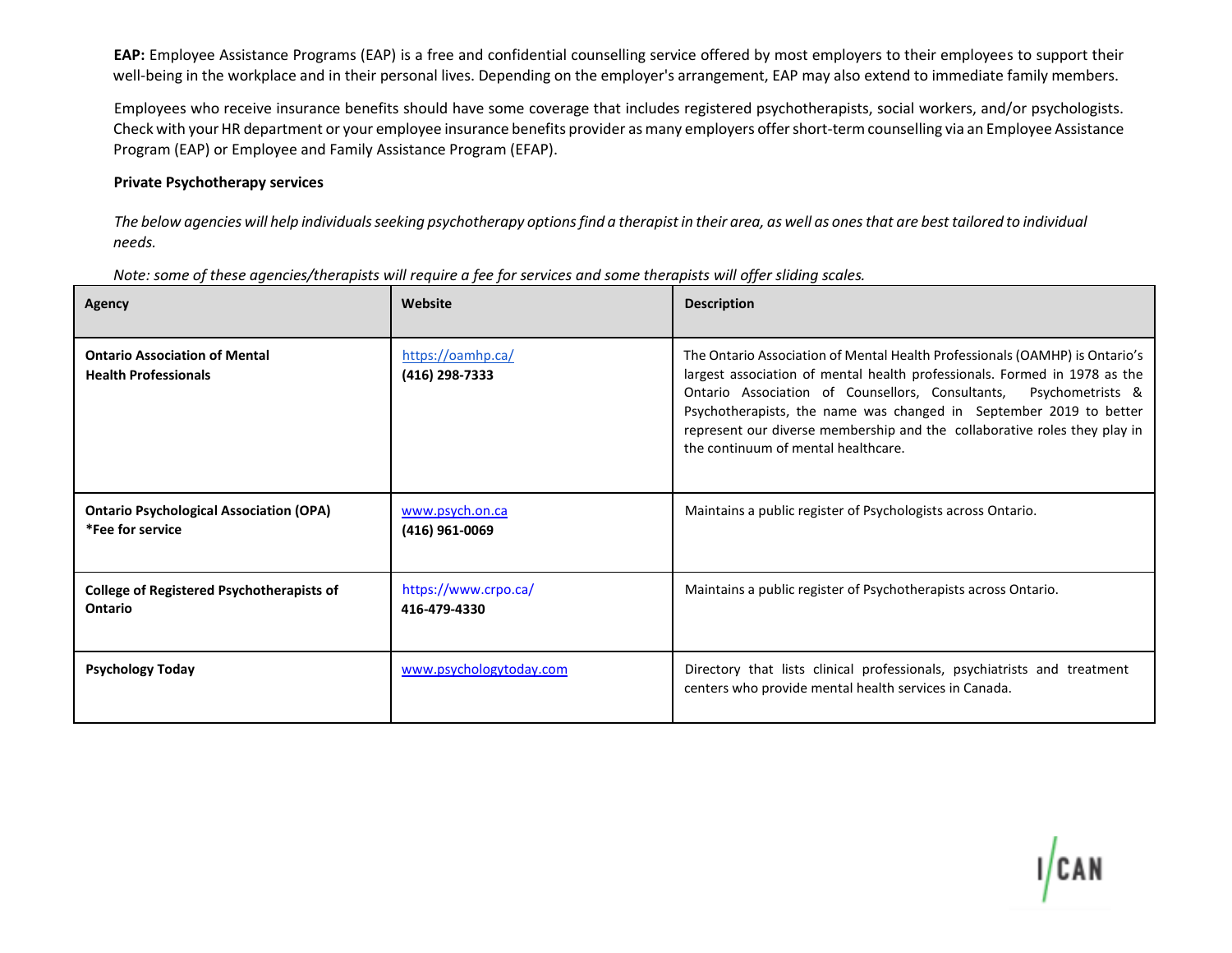| <b>Crisis services Toronto/Ontario</b>          |                                                                                                                                                                                                                                 |                                                                                                               |  |  |
|-------------------------------------------------|---------------------------------------------------------------------------------------------------------------------------------------------------------------------------------------------------------------------------------|---------------------------------------------------------------------------------------------------------------|--|--|
| <b>Agency</b>                                   | <b>Description</b>                                                                                                                                                                                                              | <b>Details</b>                                                                                                |  |  |
| <b>Toronto Distress Center</b>                  | 24-hour support, 7 days a week, 365 days a<br>year to individuals in our community at risk and<br>their most vulnerable.                                                                                                        | 416-408-4357                                                                                                  |  |  |
| <b>Gerstein Centre</b>                          | 24 hour crisis line for adults. Mobile outreach can<br>be provided.                                                                                                                                                             | 416-929-5200                                                                                                  |  |  |
| <b>Toronto Rape Crisis Line</b>                 | 24 hour rape crisis support, a counselor is paged via<br>answering service, and contact is made within a<br>timely fashion.                                                                                                     | 416-597-8808                                                                                                  |  |  |
| <b>Distress Centre Durham</b>                   | The Helpline is a community resource to provide referral<br>information pertaining to appropriate inquiries from the<br>callers. The Helpline is available to the callers 24 hours a<br>day, 7 days a week and 365 days a year! | 905-430-2522                                                                                                  |  |  |
| <b>Assaulted Women's Helpline</b>               | 24-hour telephone and TTY crisis telephone line for women.                                                                                                                                                                      | 1-866-863-0511<br>TTY 1-866-863-7868<br>TTY 416-364-8762<br>Mobile #SAFE (7233)                               |  |  |
| <b>Ontario Online &amp; Text Crisis Service</b> | ONTX Ontario Online & Text Crisis Services are available<br>from your computer, mobile device or telephone from<br>2pm to 2am daily.                                                                                            | Crisis text (2pm-2am ET):<br>Text HOME to 741-741<br>Crisis chat (2pm-2am ET):<br>www.dcontario.org/ontx.html |  |  |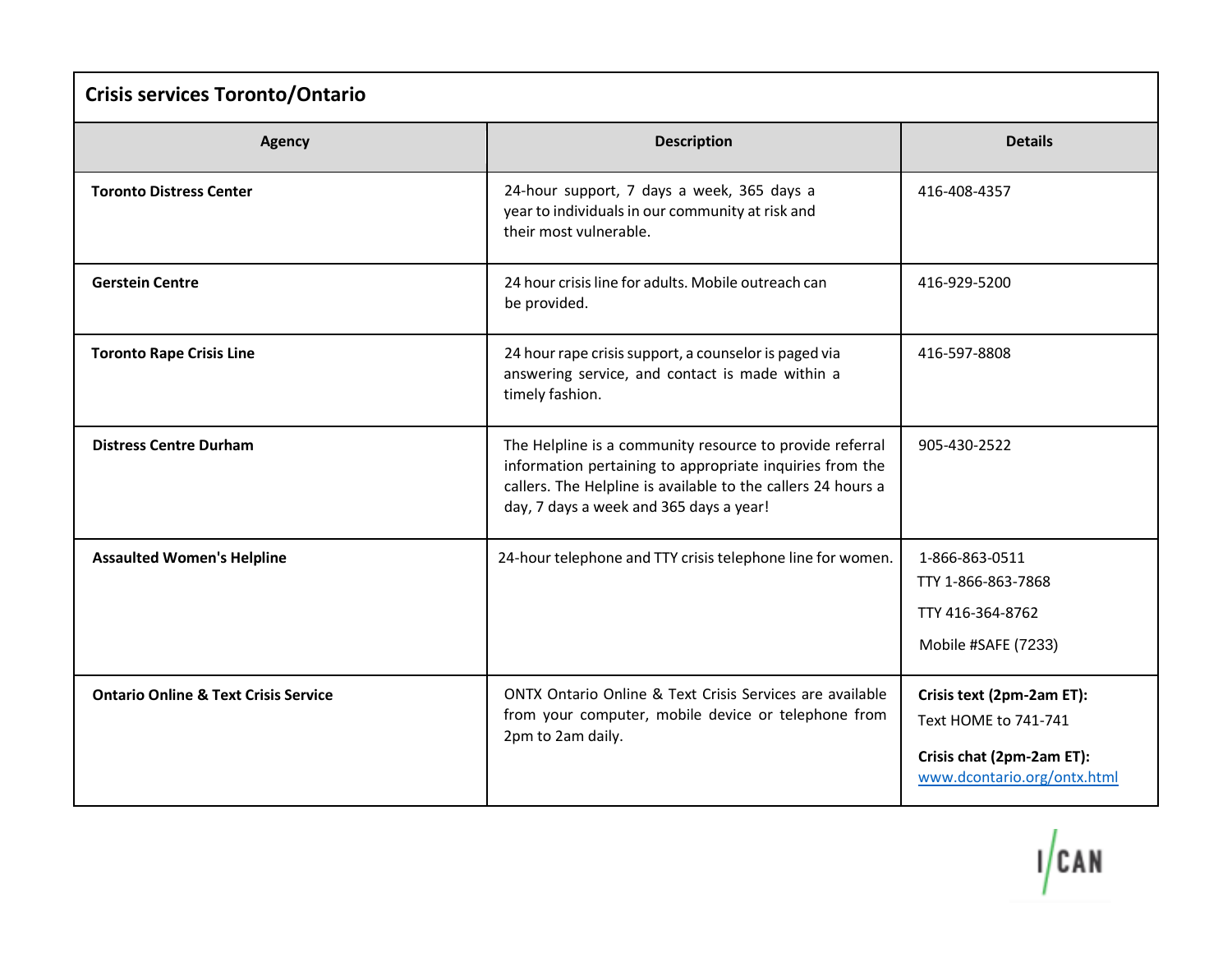| <b>Reduced/Low cost Counselling Services</b>                                            |                                                                                                                     |                                                                                                                                                                                                                                                                                                                                                                                                             |  |  |
|-----------------------------------------------------------------------------------------|---------------------------------------------------------------------------------------------------------------------|-------------------------------------------------------------------------------------------------------------------------------------------------------------------------------------------------------------------------------------------------------------------------------------------------------------------------------------------------------------------------------------------------------------|--|--|
| <b>Agency</b>                                                                           | <b>Contact details</b>                                                                                              | <b>Description</b>                                                                                                                                                                                                                                                                                                                                                                                          |  |  |
| <b>Catholic Family Services of Toronto</b>                                              | Central: 416-921-1163<br>North: 416-222-0048<br>http://www.cfstoronto.com/                                          | FEE FOR SERVICE: Counseling fees are charged according to income<br>level. No one is denied service because of inability to pay fees.                                                                                                                                                                                                                                                                       |  |  |
| <b>Family Services of Toronto</b>                                                       | 416-595-9618<br>www.familyservicetoronto.org                                                                        | Free: *call for additional languages. For all persons 18 years of<br>age and older, who live or work in GTA. No health card/ID<br>required. Only allowed 3 visits/year (after 2 appointments,<br>returning clients might not be seen, depending upon demand).                                                                                                                                               |  |  |
| <b>Toronto Institute for Relational</b><br>Psychotherapy<br>(Student/Graduate services) | http://www.tirp-lowcost-therapy.ca/                                                                                 | The referral service through the Toronto Institute for Relational<br>Psychotherapy provides access to lower cost therapy with current<br>students and graduates.<br>This service offers therapy for individuals at \$25 with training<br>therapists (as long as the therapist is in training) and $$40 - $80$ per<br>session (negotiable with the individual therapist) for 20 sessions<br>with a graduate. |  |  |
| <b>Medical Psychotherapy Association</b><br>of Canada                                   | https://www.mdpac.ca/cgi/page.cgi? id=123& cms=0                                                                    | This service provides patients with free Psychotherapy services in<br>Ontario so long that you have a valid OHIP. Family<br>Doctor's/Medicine graduates but have concentrated on<br>Psychotherapy as their sole practice.<br>They are able to provide a free Psychotherapy service because<br>they can bill OHIP for it.                                                                                    |  |  |
| <b>Ontario Psychotherapy and</b><br><b>Counselling Referral Network</b>                 | 416-920-WELL (9355)<br>https://referrals.psychotherapyandcounseling.ca/getting<br>-help/referral-form/?city=Toronto | Student therapists (4th & 5th yr) - psychodynamic<br>approach primarily - Free 1st time consultation<br>Include that you want low-cost student option in self referral                                                                                                                                                                                                                                      |  |  |
| <b>Hard Feelings</b>                                                                    | T: 416-792-4393                                                                                                     | Group of private therapists offering low-cost therapy to those with<br>limited capacity to pay. 10-12 sessions                                                                                                                                                                                                                                                                                              |  |  |